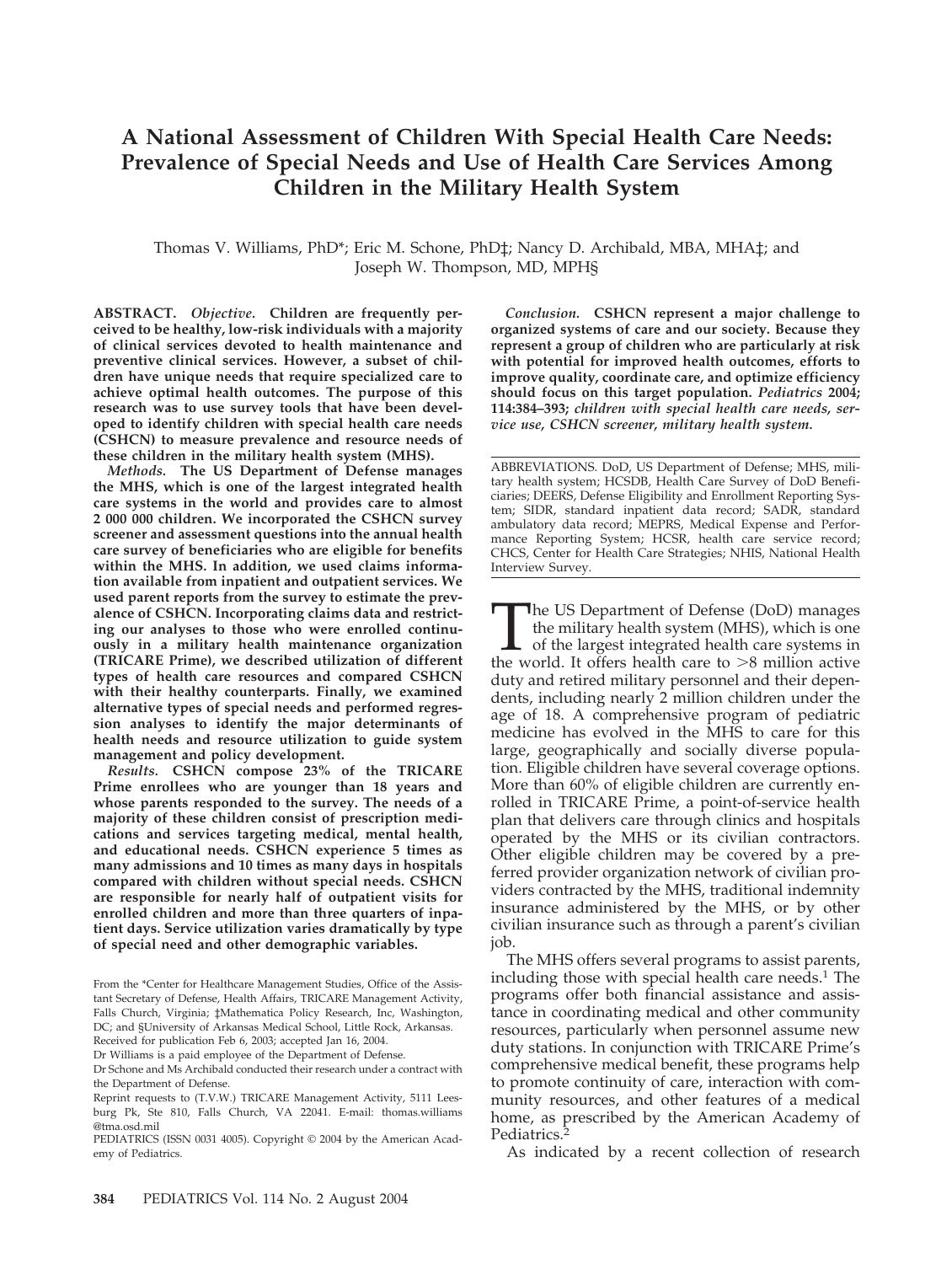devoted to the measurement of special and chronic health care needs of children, researchers have developed a number of alternative methods of identifying children with these needs, using categorical and noncategorical definitions of special needs and both administrative data and survey-based tools.3–7 The tool used to identify CSHCN in this study, the CSHCN screener, was designed to identify children corresponding to the Maternal and Child Health Bureau's noncategorical definition and is the basis of much recent and currently ongoing research.8 Prevalence estimates based on noncategorical definitions in different populations, including work using the Questionnaire for Identifying Children With Chronic Conditions (QuICCC) and Questionnaire for Identifying Children With Chronic Conditions—Revised (QuICCC-R) surveys, predecessors to the CSHCN screener, have ranged from  $12\%$  to  $25\%^{4,9-11}$  with observed variation resulting from different identification strategies. Recent results from nationally representative samples using the CSHCN screener have produced more consistent estimates in the middle of this range, of 15%<sup>3</sup> and 16%.<sup>4</sup> These methods are now incorporated into federal efforts to address population needs and performance indicators to assess quality of care and have been shown to be accurate and reliable.

Concurrently, much research has investigated the relationship between chronic conditions and use of health care resources. A few studies have focused specifically on children.<sup>12-14</sup> These studies have found chronic conditions to be associated with large increases in cost, inpatient use, specialist use, and use of nonphysician inputs. Most of this work is based on lists of conditions taken from health insurance claims or other administrative data. It has measured use in systems of care defined by geographic areas (eg, states) or socioeconomic eligibility criteria (eg, Medicaid beneficiaries).

The objectives of our study were to estimate the prevalence of special health care needs among children who receive their care through the MHS and to estimate resource use of these children using the linked administrative data of the MHS. To identify CSHCN, we use responses from the Health Care Survey of DoD Beneficiaries (HCSDB), a survey administered to beneficiaries worldwide since 1995. We match these survey responses to administrative records of medical services to measure resource use. As a result, we are able to provide the first estimates of prevalence of special health care needs among children of the MHS. We also perform the first estimates from administrative data of resource use for CSHCN who have been identified by a large-scale population-based survey.

Our study is based on a large, national, socially diverse, and unique sample. Our study is the first to look at variations in resource use among children identified by the CSHCN screener. We tested the hypothesis that CSHCN in this enrolled military population use significantly more MHS health care resources than do non-CSHCN. We also tested the hypothesis that the resources used vary with special

needs identified by the screener and with other characteristics of the beneficiary.

The results of this study will be useful to clinicians who manage the treatment of children in their care, administrators who want to identify and plan for the health care needs of both healthy children and CSHCN, and policy makers in the design and implementation of strategies to deliver quality care. We describe the relationship between the needs that parents identify in their survey responses and the medical services that their children use. In the future, survey-based assessment strategies will play an increasing role in planning for CSHCN as part of ongoing medical practice and social policy. Quality improvement efforts will stress recognizing the service needs and limitations of children rather than specific diagnosed chronic conditions as the way to address patient needs and overcome barriers to care.

# **METHODS**

We collected data from adult sponsors regarding the health and health care needs of child dependents who were currently enrolled in TRICARE Prime. Eligibility of these children for health care during the study period was verified, and encounter records were extracted. The CSHCN screener questions were used to categorize survey respondents. Survey data were scored and tabulated using established methods<sup>8</sup> to identify CSHCN and for each specific type of need. Comparisons of health resource utilization, reported experiences, and ratings of health plan and physician were compared for CSHCN and their healthy counterparts.

#### **Study Population**

The Defense Eligibility and Enrollment Reporting System (DEERS), which contains a description of each person who is eligible to receive benefits through the MHS, was used to identify the study population. The study population consists of 1.7 million dependents of active duty and retired members of the armed forces under age 18 as of January 31, 2001, and resident in the continental United States, Alaska, or Hawaii. Approximately 51% are male, and 64% were enrolled in TRICARE Prime as of January 31. Thirty percent were younger than 6 years at that time.

#### **Study Sample**

The HCSDB is a survey of a representative random sample of beneficiaries who are eligible for care in the MHS. The survey was mandated by Congress to measure the access and satisfaction of beneficiaries worldwide and has been administered periodically since 1995. Separate questionnaires have been fielded to gather information about the care of adults and of children. Data for this analysis were taken from the 2000 Child HCSDB, which was fielded beginning in July 2001. The survey questionnaire contained questions from the Consumer Assessment of Health Plans Surveys, questions from the CSHCN screener, and a number of supplemental questions developed to address issues specifically relevant to the MHS. The nationwide survey sample of 35 000 was drawn from DEERS and was stratified according to geographic region, child age, and enrollment in TRICARE Prime.

Survey fielding began July 13 and was closed September 17, 2001. Survey responses for the 2000 survey were collected by mail from a total of 10 869 sponsors of sampled children. Duplicate and partially completed surveys were excluded, resulting in 10 734 complete surveys. On the basis of their survey responses, 7483 beneficiaries were identified as users of TRICARE Prime, meaning children who, according to their parents, received most of their care over the previous 12 months through TRICARE Prime. Our analysis of the prevalence and characteristics of CSHCN was performed using the group of TRICARE Prime users.

Within the group of 7483 TRICARE Prime users, DEERS was used to identify 6180 children who were eligible for MHS coverage for the period October 1, 1999, and March 31, 2001. For ensuring more accurate estimates of resource use, the analyses of inpatient and outpatient use were restricted to these 6180 children.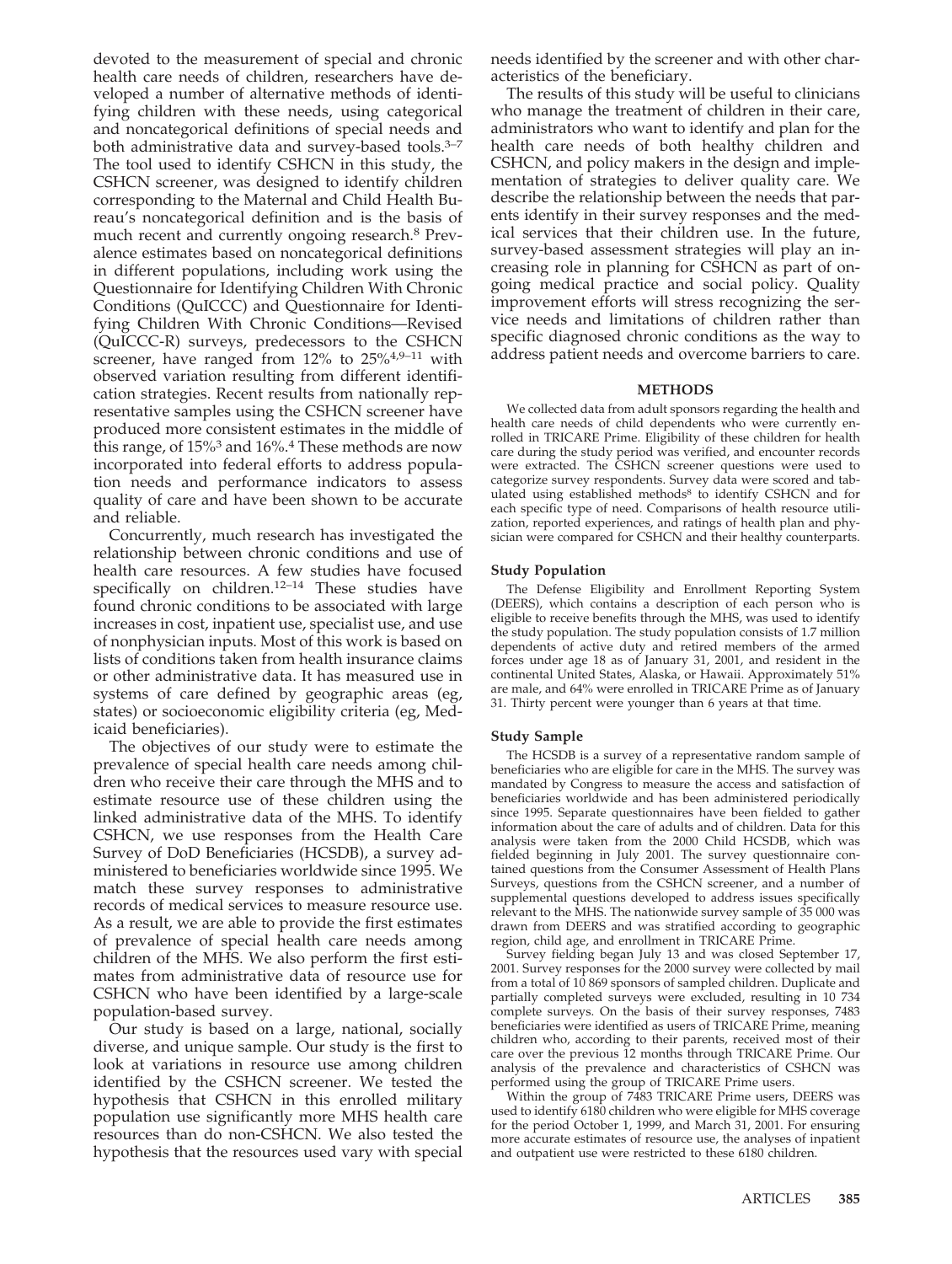Our analysis was restricted to TRICARE Prime users for 2 reasons. First, these children are the primary responsibility of MHS providers. Second, restricting the sample to children who use TRICARE Prime increases the likelihood that complete records of all of their service use will be contained in TRICARE's administrative data.

#### **Identifying CSHCN**

CSHCN were identified using the CSHCN screener. The CSHCN screener, shown in the Appendix, contains 5 groups of questions identifying children who need prescription drugs, need medical services, are limited in their activities, and need special therapies or counseling. Each group of questions consists of a question asking about a special need or limitation and 2 follow-up questions, one about whether a service was needed because of a medical condition and another about whether the condition has lasted or is expected to last 12 months. The respondent must answer yes to each of the questions in at least 1 group for their child to be considered subject to a special need.<sup>8</sup>

#### **Administrative Data Match**

Administrative data used for this research consist of records of inpatient and outpatient health care encounters from both military and civilian providers of care. Inpatient stays at military facilities were obtained from standard inpatient data records (SIDRs). The SIDRs contain patient, diagnostic, and procedural information and are collected from the electronic patient records at all bedded military hospitals and are generally completed within 90 days of the date of care. Ambulatory care received from military facilities is recorded in standard ambulatory data records (SADRs). The SADRs were taken from scannable paper forms filled out at the time of service. They contain patient, diagnostic, procedural, and specialty information. SADRs were augmented by use of Medical Expense and Performance Reporting System (MEPRS), which records complete monthly visit rates by cost center at all military facilities.

Records of care received from civilian providers were gathered from medical claims and collected in electronic records called health care service records (HCSRs). Institutional HCSRs are from claims submitted by hospitals. Noninstitutional HCSRs are from claims submitted by physicians. These data are obtained when claims are processed. Because filing is required to receive payment and because of mandated time limits on claims handling, the records are believed to be 95% complete within 90 days. A file that contained administrative records for continuously eligible respondents was created from all data sources. All records of services between October 1, 1999, and March 31, 2001, were matched to survey responses using individual identifiers.

### **Measures of Inpatient and Outpatient Service Use**

Inpatient use is measured from SIDRs and institutional HCSRs. Only records with nonzero length of stay were included. Outpatient records were taken from SADR and noninstitutional HCSR, when the place of treatment was not an inpatient hospital. SADR visits were counted by MEPRS billing code, which identifies the cost center responsible for the code. Each visit from a cost center for a particular month was multiplied by an adjustment factor that is the ratio of MEPRS visits to SADR visits for that facility, cost center, and month.15 The adjustment factor compensated for the incompleteness of SADR records for that month. Encounters solely for laboratory tests, diagnostic radiology, or immunizations were excluded.

Outpatient records were classified into mutually exclusive groups according to the specialty code of the provider of the health care or service. Providers were classified as primary care physicians when they were listed as general practitioners, family practice, internists without a subspecialty, obstetrician gynecologists, gynecologists, or pediatricians without a subspecialty. Other physicians were classified as specialists. Psychiatrists and psychologists were classified together and distinguished from other specialists as psychiatric specialists.

#### **Statistical Analysis**

Observations in our survey sample are weighted to account for the survey design. An observation's weight is the inverse of its probability of selection, adjusted for nonresponse. Each proportion or rate was calculated using these weights. Standard errors of these statistics were adjusted for the effects of sample design using the Taylor series approximation method.

To test the hypotheses that health care needs specified by the screener are associated with increased resource use and that use varies according to different needs identified in the screener, we used the continuously eligible sample to perform a multivariate regression analysis of the relation of special needs and selected demographic factors to the use of medical services. Because inpatient admissions are a rare event and multiple admissions are possible, we used Poisson regression to estimate a model for admissions. We used ordinary least squares to estimate models of outpatient visits and specialist visits. We estimated an ordinary least squares model of inpatient days using only the children with inpatient admissions. Standard errors for all coefficient estimates were adjusted for survey design using the Taylor series approximation.

Because our focus is intensity of resource use, we chose to perform our analysis on the basis of counts of visits. Although the level of use could be dichotomized and analyzed using logistic regression and contingency tables, we propose no criteria for classifying levels of health care use (eg, high vs low, appropriate vs inappropriate). The continuous variable provides information about intensity of use not available in a dichotomized variable.

# **RESULTS**

Table 1 compares demographic characteristics of TRICARE Prime enrollees and continuously eligible TRICARE Prime enrollees with characteristics of all survey respondents, using sampling weights adjusted for nonresponse. TRICARE Prime users are more likely nonwhite and younger but less likely to have Medicaid coverage or graduate-educated parents than the total respondent sample. The continuously eligible group is more similar in age and education to the total sample than is the TRICARE Prime users group but differs more in race and Medicaid coverage.

Among users of TRICARE Prime, CSHCN were identified by the CSHCN screener. Screener results are shown for children who were classified as CSHCN and non-CSHCN and each of the 5 question groups that comprise the CSHCN screener. These groups identify children who need prescription drugs; need medical, mental health, or educational services; are functionally limited; need therapy; and need emotional, developmental, or behavioral treatment. Results are shown for 2 other groups defined by combinations of these questions: children who need services, meaning medical services, therapy, or behavioral or developmental treatment, and children who need only drugs. We expect CSHCN who need prescription drugs but who need no special medical services to be similar in many respects to non-

**TABLE 1.** Demographic Characteristics of TRICARE Prime Users

|                     | Survey<br>Respondents | Prime<br>Users | TRICARE Users Eligible<br>Since<br>10/1/99 |
|---------------------|-----------------------|----------------|--------------------------------------------|
| N                   | 10 734                | 7483           | 6180                                       |
| Mean age, y         | 9.28                  | 8.44           | 9.52                                       |
| $%$ Male            | 51.86                 | 51.80          | 51.67                                      |
| % Nonwhite          | 23.64                 | 24.64          | 25.25                                      |
| % Graduate-educated | 17.98                 | 16.33          | 18.23                                      |
| parent              |                       |                |                                            |
| % With Medicaid     | 1.91                  | 0.67           | 0.56                                       |
| coverage            |                       |                |                                            |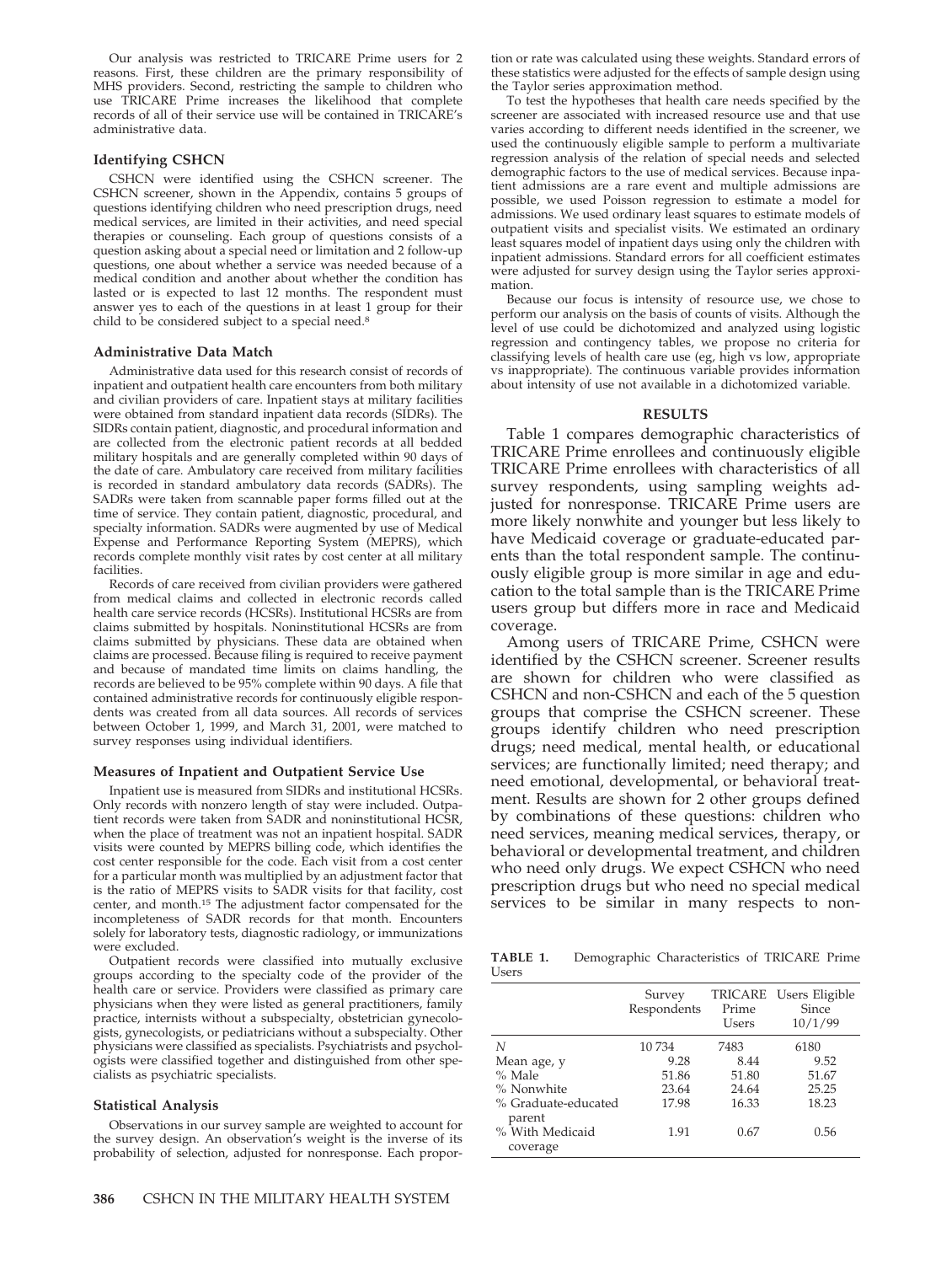CSHCN, and we compared them with both non-CSHCN and children with service needs.

Results shown in Table 2 indicate the prevalence of children with reported special medical needs lasting or expected to last  $>12$  months. Approximately 23% of parents reported that their child had some sort of special need. The 23% include 9% who need only prescription medications and 14% who need services, meaning some sort of medical, mental health, or educational services; special therapies; or treatment or counseling. Parents report that 11% of enrolled children have a special need for medical, mental health, or educational services. The proportion who reported functional limitations was 5.5%.

As shown in Table 3, which compares demographic characteristics of CSHCN and non-CSHCN among TRICARE Prime users, children with a special need identified by any of the screener components are more likely to be older, male, and white and to have graduate-educated parents than children who are not identified as having a special need. CSHCN are 6 times as likely to be covered by Medicaid as are non-CSHCN, although parents report their usual source of care as the MHS.

When we investigate for patterns of need among children, those who have an indicated need of any sort are older, are more likely white, and have more educated parents than do non-CSHCN. Among the CSHCN, there are notable variations in children's characteristics depending on the specific nature of indicated special health care needs. Children who

**TABLE 2.** Prevalence of CSHCN: 2000 HCSDB TRICARE Prime Enrollees  $(N = 7483)$ 

|                                                                                                       | % of Enrolled<br>Children | SF.  |
|-------------------------------------------------------------------------------------------------------|---------------------------|------|
| Any special need                                                                                      | 23.15                     | 0.54 |
| No special need                                                                                       | 76.85                     | 0.54 |
| For a condition lasting or expected to<br>$last > 12$ mo:                                             |                           |      |
| 1. Does your child currently need<br>or use medicine prescribed by a<br>doctor (other than vitamins)? | 18.28                     | 0.49 |
| 2. Does your child need or use                                                                        | 11.02                     | 0.40 |
| more medical, mental health, or<br>educational services than is                                       |                           |      |
| usual for most children the                                                                           |                           |      |
| same age?                                                                                             |                           |      |
| 3. Is your child limited or                                                                           | 5.45                      | 0.29 |
| prevented in any way in his or                                                                        |                           |      |
| her ability to do the things that                                                                     |                           |      |
| most children of the same age                                                                         |                           |      |
| can do?                                                                                               |                           |      |
| 4. Does your child need special                                                                       | 4.20                      | 0.26 |
| therapy, such as physical,                                                                            |                           |      |
| occupational, or speech therapy?<br>5. Does your child have any kind                                  | 5.96                      | 0.30 |
| of emotional, developmental, or                                                                       |                           |      |
| behavioral problem for which                                                                          |                           |      |
| he or she needs or gets                                                                               |                           |      |
| treatment or counseling?                                                                              |                           |      |
| Needs extra services*                                                                                 | 13.67                     | 0.44 |
| Needs only medications <sup>+</sup>                                                                   | 8.72                      | 0.36 |

\* Include children who were identified on the basis of positive answers to item sets 2, 4, or 5 (alone or in combination with positive answers to other item sets).

† Include children who were identified by positive answers to item set 1 only and not by any other item set.

require special therapy are younger, whereas children who need treatment or counseling are significantly older than other CSHCN. Although a majority of CSHCN are male (57%), nearly 2 of 3 who require treatment or counseling are male. Children who are indicated as needing treatment or counseling are more likely to be white (83%) and have the most educated parents among all children studied. CSHCN who require medications are 2 times more likely to have Medicaid coverage than are non-CSHCN, whereas those who need medical, mental health, or educational services are 10 times more likely, those who are limited in function are 15 times more likely, and those who need special therapies are 20 times more likely to have Medicaid coverage than are non-CSHCN.

To examine resource utilization for CSHCN and their healthy counterparts, we restricted the eligible population to TRICARE Prime users with 2 years of eligibility before survey fielding. The prevalence of special needs and demographic characteristics of this group is similar to those described above, although children in the continuously eligible group are older as a result of the eligibility requirement. The prevalence of special needs (25%) is also slightly higher in this group.

Inpatient use is strikingly higher for CSHCN of all types compared with children without any identified special need (Table 4). CSHCN have more inpatient admissions and a longer average length of stay in the hospital. CSHCN have 5 times as many admissions and spend 10 times as many total days in the hospital as children without special needs.

The heaviest users of inpatient services are those who have functional limitations, who require therapy, or who require developmental or behavioral treatment. Each of these groups averages  $>$  10 admissions per 100 beneficiary years compared with 1 admission per 100 beneficiary years for non-CSHCN. Children who need only prescription medications use substantially more inpatient care than do children without special needs but significantly less than other CSHCN.

The use of outpatient services differs significantly between CSHCN and non-CSHCN. As shown in Table 5, CSHCN, broadly defined, have  $>2$  times as many outpatient visits as do children with no identified special need. CSHCN use more of all categories of outpatient visits. The greatest proportional differences are in the categories of nonphysician visits, such as visits with therapists or nurse practitioners, specialist visits, and psychiatric or psychological visits.

As is the case with inpatient care, children who need only medications use the smallest number of outpatient services among CSHCN but still use substantially more than non-CSHCN. They use significantly more of all types of outpatient care than children with no indicated special need, including a higher proportion of specialist visits. CSHCN who require only medications make  $\sim$ 60% of their outpatient visits to primary care physicians. Primary care makes up a much lower proportion of outpatient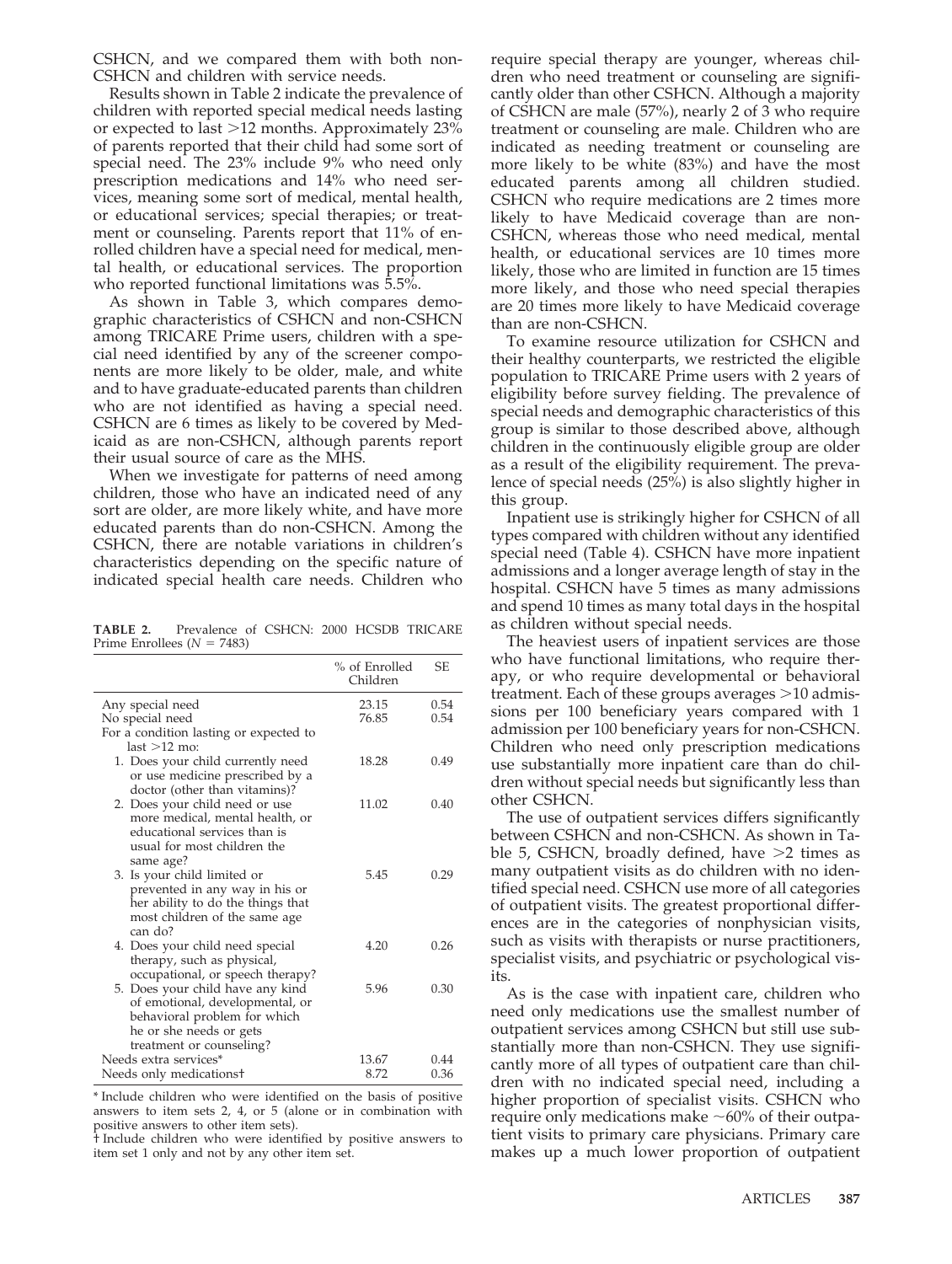| Characteristics of CSHCN: 2000 HCSDB TRICARE Prime Enrollees<br>TABLE 3. |
|--------------------------------------------------------------------------|
|--------------------------------------------------------------------------|

|                                                                                                                                                               | $\boldsymbol{N}$ | $%$ of<br>Enrolled<br>Children | Mean Age,<br>Years<br>(SE) | % Male<br>(SE) | $\frac{0}{0}$<br>Nonwhite<br>(SE) | % Graduate-<br><b>Educated Parent</b><br>(SE) | $%$ with<br>Medicaid<br>Coverage<br>(SE) |
|---------------------------------------------------------------------------------------------------------------------------------------------------------------|------------------|--------------------------------|----------------------------|----------------|-----------------------------------|-----------------------------------------------|------------------------------------------|
| Any special need                                                                                                                                              | 1778             | 23.15                          | 9.61(0.12)                 | 57.70 (1.32)   | 21.19 (1.09)                      | 18.09(1.03)                                   | 1.89(0.36)                               |
| No special need                                                                                                                                               | 5705             | 76.85                          | 8.08(0.04)                 | 50.03 (0.74)   | 25.67(0.64)                       | 15.80(0.54)                                   | 0.31(0.07)                               |
| 1. Does your child currently<br>need or use medicine<br>prescribed by a doctor<br>(other than vitamins)?                                                      | 1416             | 18.28                          | 9.93(0.13)                 | 57.62 (1.48)   | 20.66 (1.21)                      | 18.14 (1.16)                                  | 1.60(0.35)                               |
| 2. Does your child need or<br>use more medical, mental<br>health, or educational<br>services than is usual for<br>most children the same<br>age?              | 834              | 11.02                          | 9.06(0.18)                 | 60.53(1.89)    | 19.51 (1.54)                      | 15.30(1.41)                                   | 3.38(0.68)                               |
| 3. Is your child limited or<br>prevented in any way in<br>his or her ability to do<br>the things that most<br>children of the same age<br>can do?             | 415              | 5.45                           | 9.50(0.26)                 | 60.52(2.69)    | 23.64 (2.34)                      | 16.33(2.05)                                   | 4.57(1.12)                               |
| 4. Does your child need<br>special therapy, such as<br>physical, occupational, or<br>speech therapy?                                                          | 315              | 4.20                           | 8.12(0.29)                 | 61.34(3.07)    | 20.64 (2.56)                      | 16.92(2.40)                                   | 6.60(1.53)                               |
| 5. Does your child have any<br>kind of emotional,<br>developmental, or<br>behavioral problem for<br>which he or she needs or<br>gets treatment or counseling? | 466              | 5.96                           | 10.04(0.22)                | 66.36 (2.47)   | 17.86 (2.03)                      | 21.82 (2.20)                                  | 4.53(1.07)                               |
| Needs services                                                                                                                                                | 1046             | 13.67                          | 9.34(0.16)                 | 60.79(1.69)    | 19.31 (1.37)                      | 17.90 (1.35)                                  | 2.76(0.55)                               |
| Needs only medications                                                                                                                                        | 672              | 8.72                           | 9.87(0.21)                 | 53.93 (2.17)   | 23.60 (1.86)                      | 18.90 (1.70)                                  | 0.69(0.37)                               |

Questions 1–5: for a condition lasting or expected to last at least 12 months.

|                                                                                                                                                            | N            | % of Enrolled<br>Children | No. of<br>Admits* (SE)   | Inpatient<br>$Days^*$ (SE) | Average Length<br>of Stay (SE) |
|------------------------------------------------------------------------------------------------------------------------------------------------------------|--------------|---------------------------|--------------------------|----------------------------|--------------------------------|
| Any special need<br>No special need                                                                                                                        | 1544<br>4636 | 24.54<br>75.46            | 6.61(1.07)<br>1.17(0.16) | 36.89 (8.45)<br>3.75(0.84) | 5.58(0.88)<br>3.21(0.43)       |
| 1. Does your child currently need<br>or use medicine prescribed by<br>a doctor (other than vitamins)?                                                      | 1235         | 19.52                     | 6.65(1.29)               | 41.37 (10.55)              | 6.22(1.09)                     |
| 2. Does your child need or use<br>more medical, mental health,<br>or educational services than is<br>usual for most children the<br>same age?              | 718          | 11.61                     | 9.96(1.91)               | 59.67 (16.38)              | 5.99(1.17)                     |
| 3. Is your child limited or<br>prevented in any way in his or<br>her ability to do the things that<br>most children of the same age<br>can do?             | 361          | 5.74                      | 10.56(1.91)              | 83.67 (29.51)              | 7.92(2.10)                     |
| 4. Does your child need special<br>therapy, such as physical,<br>occupational, or speech<br>therapy?                                                       | 265          | 4.30                      | 10.08(2.25)              | 76.07 (35.11)              | 7.55(2.45)                     |
| 5. Does your child have any kind<br>of emotional, developmental,<br>or behavioral problem for<br>which he or she needs or gets<br>treatment or counseling? | 406          | 6.27                      | 11.85(3.36)              | 93.66 (30.19)              | 7.90 (1.78)                    |
| Needs services                                                                                                                                             | 903          | 14.42                     | 8.55(1.57)               | 49.22 (13.24)              | 5.75(1.10)                     |
| Needs only medications                                                                                                                                     | 588          | 9.29                      | 3.56(1.39)               | 16.89 (8.07)               | 4.75(1.28)                     |

\* Per 100 children per year. During the period October 1, 1999, to March 31, 2001.

Questions 1–5: for a condition lasting or expected to last at least 12 months.

visits for the functionally limited or service-using group than for other CSHCN.

Children with a reported need for special therapies

have the highest outpatient visit rate, >19 visits per year. Their higher rate is attributable largely to their rate of nonphysician visits, 8.5 per year, which com-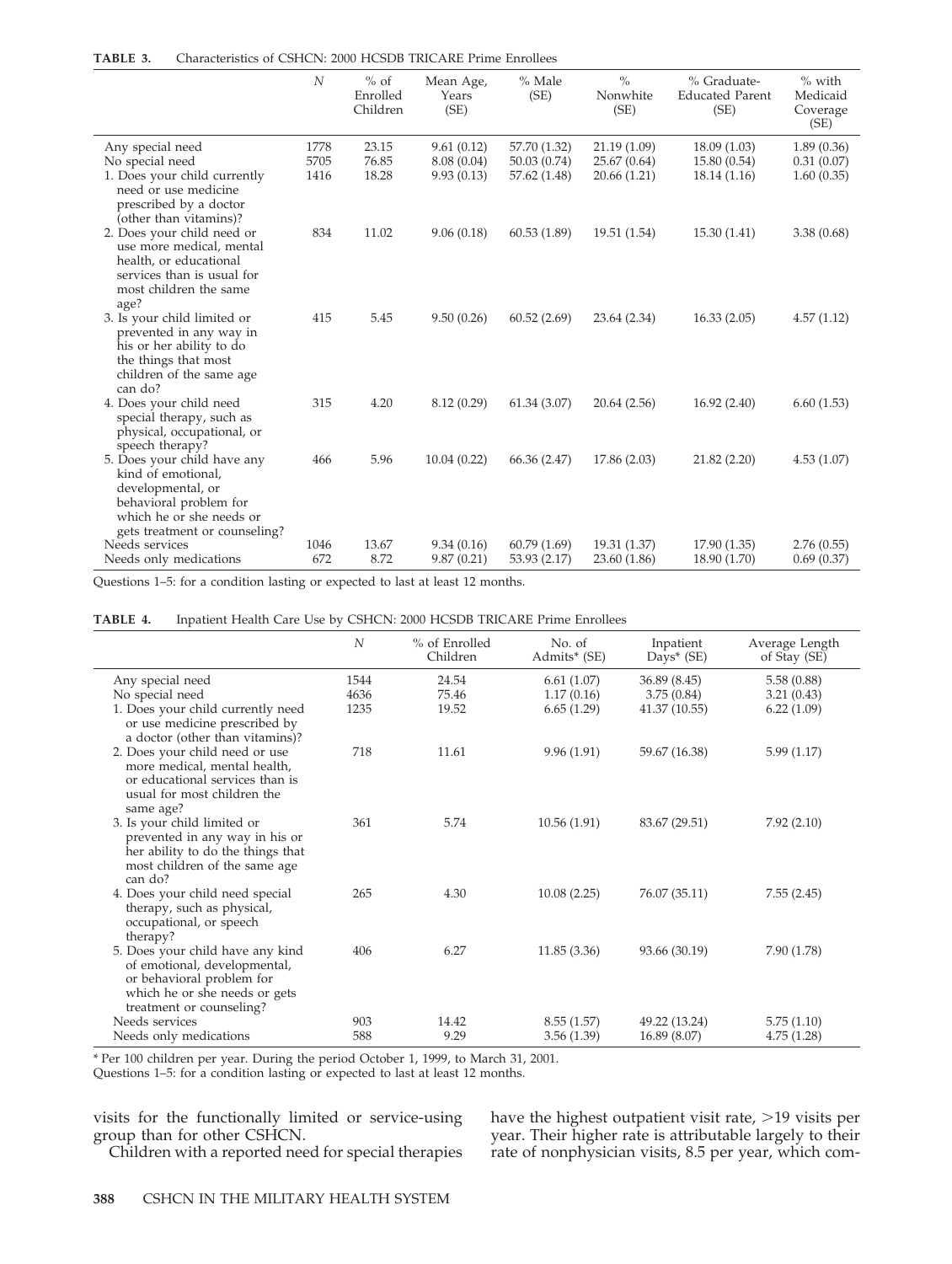| Outpatient Health Care Use by CSHCN: 2000 HCSDB TRICARE Prime Enrollees<br>TABLE 5. |
|-------------------------------------------------------------------------------------|
|-------------------------------------------------------------------------------------|

| N<br>% of Enrolled<br>Nonphysician<br>Psychiatric<br><b>ED</b> Visits<br>Outpatient<br>Primary<br>Specialist<br>Children<br>Visits*<br>(SE)<br>Visits (SE)<br>Visits (SE)<br>Physician<br>Visits (SE)<br>(SE)<br>Visits (SE)<br>1.67(0.10)<br>0.82(0.08)<br>0.54(0.03)<br>Any special need<br>1544<br>24.54<br>11.00(0.52)<br>3.12(0.42)<br>5.12(0.14)<br>No special need<br>4636<br>75.46<br>4.48(0.09)<br>0.49(0.02)<br>0.07(0.01)<br>1.15(0.05)<br>2.69(0.05)<br>0.37(0.02)<br>1. Does your child<br>1235<br>19.52<br>10.73(0.57)<br>2.76(0.47)<br>1.62(0.11)<br>0.85(0.09)<br>0.56(0.03)<br>5.24(0.16)<br>currently need or use<br>medicine prescribed by<br>a doctor (other than<br>vitamins)?<br>718<br>11.61<br>14.65(1.03)<br>4.51(0.88)<br>6.17(0.24)<br>2. Does your child need or<br>2.28(0.19)<br>1.32(0.14)<br>0.59(0.04)<br>use more medical,<br>mental health, or<br>educational services<br>than is usual for most<br>children the same age?<br>5.74<br>3. Is your child limited or<br>361<br>15.03(1.26)<br>4.98(1.04)<br>6.03(0.35)<br>2.38(0.25)<br>1.39(0.23)<br>0.61(0.06)<br>prevented in any way in<br>his or her ability to do<br>the things that most<br>children of the same age<br>can do?<br>4. Does your child need<br>265<br>4.30<br>19.10 (2.54)<br>8.48 (2.32)<br>5.97(0.39)<br>2.71(0.34)<br>1.65(0.27)<br>0.53(0.07)<br>special therapy, such as<br>physical, occupational,<br>or speech therapy?<br>6.27<br>5. Does your child have<br>406<br>14.54 (1.05)<br>4.37(0.77)<br>5.62(0.31)<br>1.60(0.19)<br>2.56(0.26)<br>0.52(0.05)<br>any kind of emotional,<br>developmental, or<br>behavioral problem for<br>which he or she needs<br>or gets treatment or<br>counseling?<br>Needs services<br>903<br>14.42<br>13.51 (0.84)<br>4.06(0.71)<br>5.73(0.21)<br>2.07(0.16)<br>1.31(0.13)<br>0.55(0.04)<br>588<br>9.29<br>Needs only medications<br>7.28(0.29)<br>1.67(0.12)<br>4.34(0.18)<br>1.02(0.10)<br>0.12(0.04)<br>0.53(0.05) |  |  |  |  |  |
|-------------------------------------------------------------------------------------------------------------------------------------------------------------------------------------------------------------------------------------------------------------------------------------------------------------------------------------------------------------------------------------------------------------------------------------------------------------------------------------------------------------------------------------------------------------------------------------------------------------------------------------------------------------------------------------------------------------------------------------------------------------------------------------------------------------------------------------------------------------------------------------------------------------------------------------------------------------------------------------------------------------------------------------------------------------------------------------------------------------------------------------------------------------------------------------------------------------------------------------------------------------------------------------------------------------------------------------------------------------------------------------------------------------------------------------------------------------------------------------------------------------------------------------------------------------------------------------------------------------------------------------------------------------------------------------------------------------------------------------------------------------------------------------------------------------------------------------------------------------------------------------------------------------------------------------------------------------------|--|--|--|--|--|
|                                                                                                                                                                                                                                                                                                                                                                                                                                                                                                                                                                                                                                                                                                                                                                                                                                                                                                                                                                                                                                                                                                                                                                                                                                                                                                                                                                                                                                                                                                                                                                                                                                                                                                                                                                                                                                                                                                                                                                   |  |  |  |  |  |
|                                                                                                                                                                                                                                                                                                                                                                                                                                                                                                                                                                                                                                                                                                                                                                                                                                                                                                                                                                                                                                                                                                                                                                                                                                                                                                                                                                                                                                                                                                                                                                                                                                                                                                                                                                                                                                                                                                                                                                   |  |  |  |  |  |
|                                                                                                                                                                                                                                                                                                                                                                                                                                                                                                                                                                                                                                                                                                                                                                                                                                                                                                                                                                                                                                                                                                                                                                                                                                                                                                                                                                                                                                                                                                                                                                                                                                                                                                                                                                                                                                                                                                                                                                   |  |  |  |  |  |
|                                                                                                                                                                                                                                                                                                                                                                                                                                                                                                                                                                                                                                                                                                                                                                                                                                                                                                                                                                                                                                                                                                                                                                                                                                                                                                                                                                                                                                                                                                                                                                                                                                                                                                                                                                                                                                                                                                                                                                   |  |  |  |  |  |
|                                                                                                                                                                                                                                                                                                                                                                                                                                                                                                                                                                                                                                                                                                                                                                                                                                                                                                                                                                                                                                                                                                                                                                                                                                                                                                                                                                                                                                                                                                                                                                                                                                                                                                                                                                                                                                                                                                                                                                   |  |  |  |  |  |
|                                                                                                                                                                                                                                                                                                                                                                                                                                                                                                                                                                                                                                                                                                                                                                                                                                                                                                                                                                                                                                                                                                                                                                                                                                                                                                                                                                                                                                                                                                                                                                                                                                                                                                                                                                                                                                                                                                                                                                   |  |  |  |  |  |
|                                                                                                                                                                                                                                                                                                                                                                                                                                                                                                                                                                                                                                                                                                                                                                                                                                                                                                                                                                                                                                                                                                                                                                                                                                                                                                                                                                                                                                                                                                                                                                                                                                                                                                                                                                                                                                                                                                                                                                   |  |  |  |  |  |
|                                                                                                                                                                                                                                                                                                                                                                                                                                                                                                                                                                                                                                                                                                                                                                                                                                                                                                                                                                                                                                                                                                                                                                                                                                                                                                                                                                                                                                                                                                                                                                                                                                                                                                                                                                                                                                                                                                                                                                   |  |  |  |  |  |
|                                                                                                                                                                                                                                                                                                                                                                                                                                                                                                                                                                                                                                                                                                                                                                                                                                                                                                                                                                                                                                                                                                                                                                                                                                                                                                                                                                                                                                                                                                                                                                                                                                                                                                                                                                                                                                                                                                                                                                   |  |  |  |  |  |

\* Nonpsychiatric.

ED indicates emergency department.

During the period October 1, 1999, to March 31, 2001. Rates are annualized. Questions 1–5: for a condition lasting or expected to last at least 12 months.

poses almost half of their total visits and is much higher than that of any other group of children identified here.

This pattern of health care use suggests that, in the MHS, a disproportionate amount of health care is provided to enrolled CSHCN. The proportion of MHS resources provided to CSHCN is shown in Fig 1. CSHCN, representing approximately one quarter of children in TRICARE Prime, are responsible for nearly half of the outpatient visits and more than three quarters of inpatient days among all enrolled children. They are also seen in more than half of specialist visits and more than three quarters of psychiatric visits.

Multivariate results shown in Table 6 indicate that children who need medications and children who need additional services use significantly more inpatient and outpatient care, controlling for other needs and demographic factors, than do children without those needs. Children who need medications have approximately twice as many admissions, 4.6 more outpatient visits, and 0.8 additional specialist visits in an 18-month period than do children with no special needs. Children who need additional medical, mental health, or educational services have  $\sim$ 170% more admissions, 8 more outpatient visits, and 1.8 more specialist visits than do non-CSHCN. Children who have inpatient admissions and need medications also spend significantly more days in the hospital, controlling for these other factors.

Although the first 2 types of special needs in the CSHCN screener capture an overall increase in both inpatient and outpatient use, other special needs described by the screener are associated with increases in specific types of service utilization. Children who need therapy have significantly more outpatient visits (10.8 total visits and 1.0 visits to specialists per 18 months) but not inpatient stays, whereas children who need behavioral counseling have longer inpatient stays and fewer (nonpsychiatric) specialist visits. Children who are described as being limited in function do not have higher use beyond that described by other special needs questions. Regression results also show that white children, controlling for age and special needs, use significantly more outpatient care but not more inpatient care, whereas children with more highly educated parents have more specialist visits.

# **DISCUSSION**

Our estimates indicate that the prevalence of special health care needs among children enrolled in TRICARE Prime is  $\sim$ 23%. Although that number is within the range of prevalence estimates found in previous studies, it is above the estimates found using the CSHCN screener in nationally representa-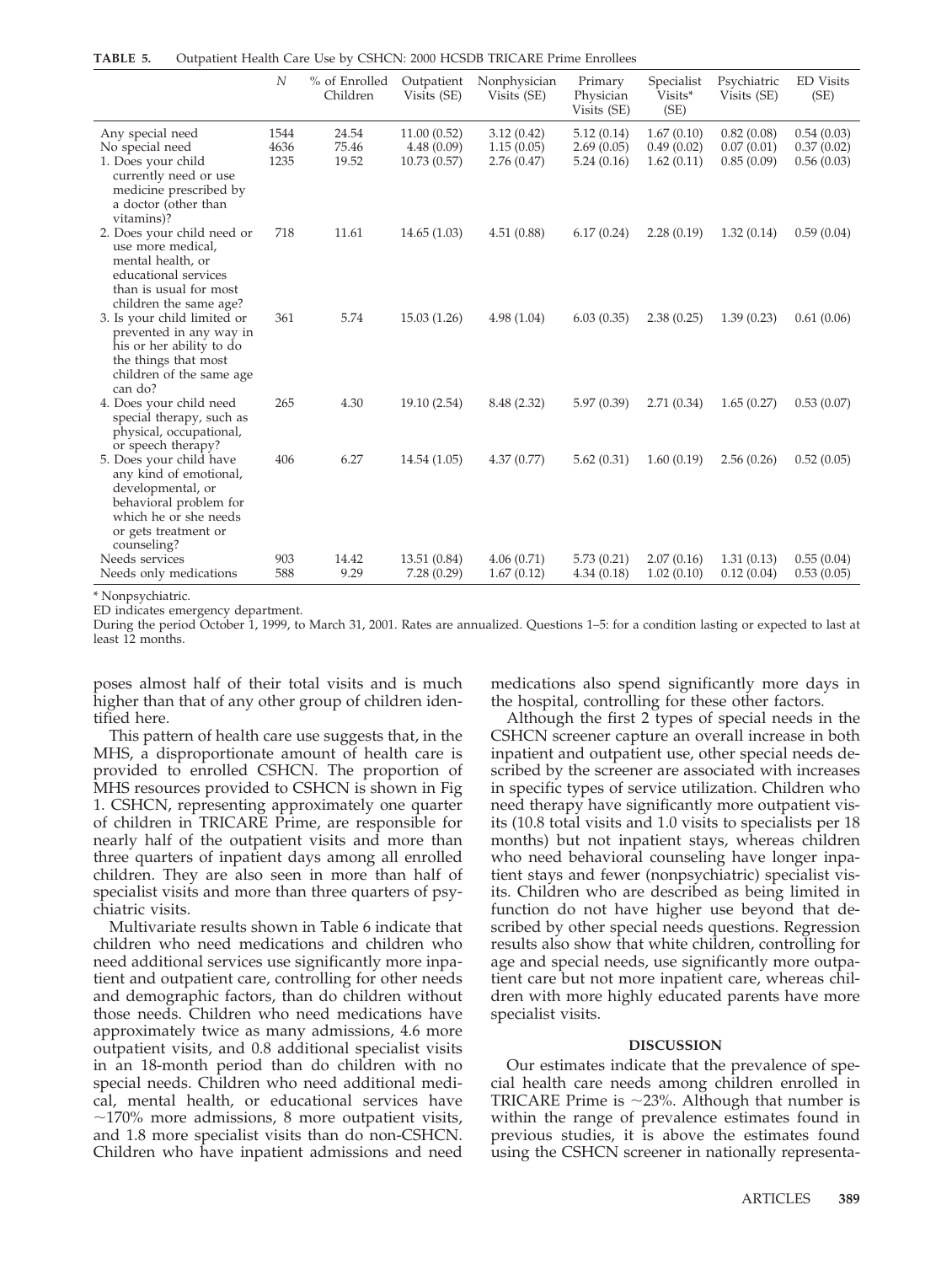# **Percentage of All**



SOURCE: Tabulation of 2000 Child HCSDB Results.

**Fig 1.** Among children who were surveyed and enrolled in TRICARE Prime with 18 months of continuous eligibility, percentage of all service use as a result of CSHCN.

| TABLE 6. |  | Models of Service Use: Impact of Special Needs and Demographic Factors |
|----------|--|------------------------------------------------------------------------|
|----------|--|------------------------------------------------------------------------|

| Independent Variable                                                                                                                                    | Inpatient<br>Admissions<br>$(N = 6180; \text{IRR})$ | <b>Inpatient Days</b><br>$(N = 177)$<br>Coefficient) | Outpatient/ED<br>Visits ( $N = 6180$ ;<br>Coefficient) | Specialist Visits<br>$(N = 6180;$<br>Coefficient) |
|---------------------------------------------------------------------------------------------------------------------------------------------------------|-----------------------------------------------------|------------------------------------------------------|--------------------------------------------------------|---------------------------------------------------|
| Intercept                                                                                                                                               | $0.02+$                                             | $4.67*$                                              | $6.09+$                                                | $0.91 +$                                          |
| Age $\leq$ 5 y                                                                                                                                          | 1.32                                                | $-5.71*$                                             | $5.77+$                                                | $-0.01$                                           |
| Age $6-10$ y                                                                                                                                            | 0.58                                                | $-5.30*$                                             | $-0.20$                                                | $-0.28$                                           |
| Age 11-15 y                                                                                                                                             | 1.11                                                | 1.32                                                 | $-0.58$                                                | $-0.22$                                           |
| Parent graduate educated                                                                                                                                | 1.12                                                | 1.03                                                 | 0.56                                                   | $0.23*$                                           |
| Nonwhite                                                                                                                                                | 0.98                                                | 3.79                                                 | $-1.06+$                                               | $-0.37+$                                          |
| 1. Does your child currently need or use medicine<br>prescribed by a doctor (other than vitamins)?                                                      | $2.10*$                                             | $4.12*$                                              | 4.59+                                                  | $0.77 +$                                          |
| 2. Does your child need or use more medical,<br>mental health, or educational services than is<br>usual for most children the same age?                 | $2.69+$                                             | $-3.61$                                              | 7.98+                                                  | 1.80+                                             |
| 3. Is your child limited or prevented in any way<br>in his or her ability to do the things that most<br>children of the same age can do?                | 1.31                                                | 0.95                                                 | 1.07                                                   | 0.49                                              |
| 4. Does your child need special therapy, such as<br>physical, occupational, or speech therapy?                                                          | 1.15                                                | 4.43                                                 | 12.31 <sup>†</sup>                                     | $1.95+$                                           |
| 5. Does your child have any kind of emotional,<br>developmental, or behavioral problem for<br>which he or she needs or gets treatment or<br>counseling? | 2.05                                                | $9.25+$                                              | 2.37                                                   | $-1.07+$                                          |

 $* P < 05$ .

Inpatient days, outpatient visits, and specialty visits are estimated by ordinary least squares. Admissions are estimated by poisson regression. For the poisson regression, the incidence rate ratio (IRR) is the ratio of the number of admissions when the factor is present to the number of admissions when it is absent.

tive samples. National estimates, using the CSHCN screener, suggest prevalence on the order of 15%<sup>3</sup> to 17%.4 Estimates from populations that are not nationally representative, such as health plans, health centers, or Medicaid, have indicated higher prevalence rates. Overall, studies that used the Questionnaire for Identifying Children With Chronic Conditions, Questionnaire for Identifying Children With Chronic Conditions—Revised, or other noncategorical methods to identify CSHCN from national samples have estimated prevalence rates from 12% to  $25\%$ , 4,5,9-11

Although it lies at the upper end of the range of noncategorical prevalence estimates, our number is smaller than the numbers estimated in some studies using categorical definitions. For example, the Center

for Health Care Strategies (CHCS)<sup>14</sup> estimated a prevalence of 31% in a 4-state population, and Gay et al<sup>13</sup> found 23% of Washington state's Medicaid-enrolled children to have chronic conditions. Because disability is an eligibility criterion for Medicaid, high numbers of CSHCN will be found in Medicaid populations. A national study based on the 1988 National Health Interview Survey (NHIS)15 used a broad array of chronic conditions to arrive at a prevalence of 31%. The proportion of children who were found to be limited in our study population (5.5%) is slightly lower than the rate identified by Newacheck and Halfon<sup>16</sup> (6.5%) through the NHIS but higher than the limited proportion identified by Bethell et  $al<sup>4</sup>$  (3.8%) with the CSHCN screener.

On the basis of comparison with other noncat-

 $+ P < 01.$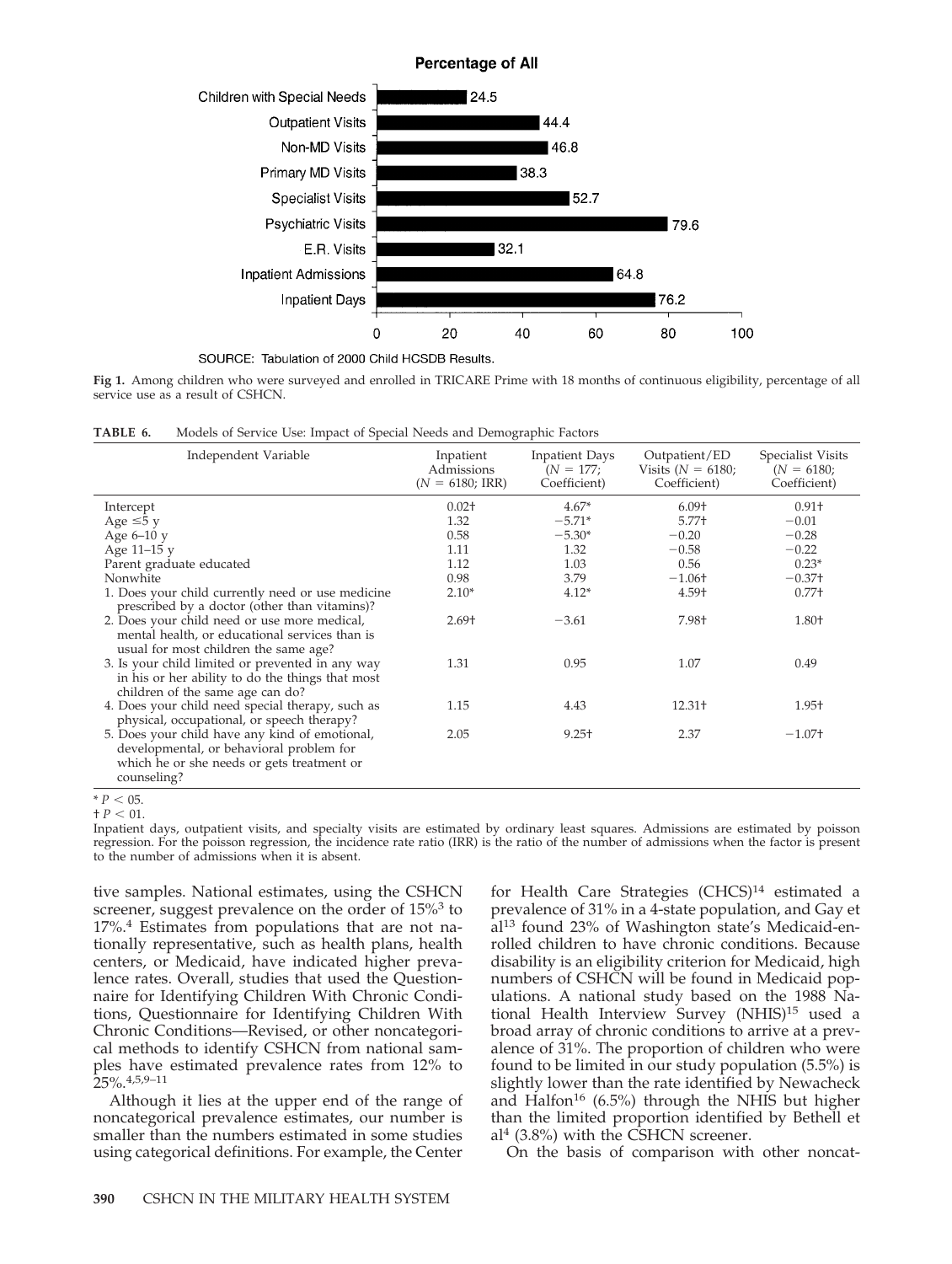egorical results, the prevalence of CSHCN in the TRICARE Prime users group seems to be somewhat higher than the national norm. The number of limited children in our study is lower than the number identified through the NHIS. However, other CSHCN screener results show a still lower number of limited children than does our study, suggesting that the NHIS classifies more children as limited than does the CSHCN screener, perhaps as a result of the nested follow-up questions of the screener. The high proportion of CSHCN identified in our population may be attributable to entry or retention in the military of people with CSHCN or to programs, such as those described earlier, that promote recognition and treatment of special health care needs. It may also be attributable to higher survey response rates among parents of CSHCN.

Demographic results from our study are consistent with previous studies that have found CSHCN more likely to be male and older than non-CSHCN. Our results differ in finding parents of CSHCN to be better educated.<sup>9-11</sup> These findings suggest that there might be some difference in access or use of services in TRICARE Prime that results in greater recognition and treatment of special needs as education increases.

Much of the previous work describing costs of CSHCN is based on Medicaid populations and identifies children with diagnoses from lists of chronic conditions. Ireys et al<sup>12</sup> calculated expenditures for children who had selected conditions and were enrolled in Washington State's Medicaid program any time in fiscal year 1993. A second study by  $\tilde{G}$ ay et al<sup>13</sup> used the Classification of Congenital and Chronic Health Conditions system to identify and measure expenditures of children with chronic conditions from Washington Medicaid data from fiscal 1992 and 1993. Using a modified version of the Chronic Disease Payment System<sup>17</sup> to identify CSHCN, the CHCS14 measured average monthly Medicaid expenditures in California, Georgia, Michigan, and Tennessee. However, Newacheck and Halfon<sup>16</sup> compared service use of CSHCN, defined as children with functional limitations, and non-CSHCN among respondents to the NHIS.

Resource use in our study is measured using services received rather than dollars expended. Our results can be compared with those of Newacheck and Halfon<sup>16</sup> and the CHCS,<sup>14</sup> which also provide service use rates. We found large variations in inpatient use, similar in magnitude to variations in studies by Newacheck and Halfon and by the CHCS, although the overall rate in our sample is  $\sim$ 50% to 100% lower. For example, the CHCS found  $\sim$ 138 admissions per 1000 patient years among CSHCN in a Medicaid population, whereas CSHCN in our sample had approximately half of that number of admissions. Newacheck and Halfon found  $\sim$ 1310 inpatient days per 1000 among children with limitations, whereas children with limitations in our sample recorded  $\sim$ 834 days per 1000.

The difference in use of services by CSHCN relative to non-CSHCN in our sample corresponds approximately to these other studies. For example, the

limited group was responsible for  $\sim$ 40% of inpatient days in our sample and 35% in Newacheck and Halfon's. Similarly, the ratio of admissions for CSHCN to admissions for non-CSHCN was  $\sim$ 6 to 1 in both the CHCS study and our current study.

We found outpatient use, whether measured by physician contacts or by outpatient visits, to be closer than inpatient use to levels observed in the Newacheck and Halfon or CHCS studies. For example, special needs children in the CHCS study experienced  $\sim$ 15 visits per year, whereas our count is  $\sim$ 11. Newacheck and Halfon recorded  $\sim$ 9 physician contacts per year for the limited population, similar to the level experienced by limited children in our sample. Once again, the relative use of outpatient services among CSHCN and non-CSHCN in our study is similar to other work. For example, the CHCS found that CSHCN have  $\sim$ 3 times the outpatient visit rate of non-CSHCN, whereas we find a ratio of  $\sim$ 2.5. The similarity between categorical methods and the CSHCN screener in the number of children identified and in the relative use of inpatient and outpatient services suggests that both methods are identifying children with similar service needs relative to other children even if all children are not classified accurately.

Our data permit us to classify encounters according to physician specialty. We found that although special needs were associated with an increase in the proportion of care received from specialists, CSHCN still had many more encounters with generalists. This finding is consistent with that of Kuhlthau et al,18 who compared use of specialist and generalist physicians in Medicaid-enrolled patients from 4 states with specified chronic conditions. They found that among children who were not on Supplemental Security Income, who make up the majority of Medicaid CSHCN, generalist visit rates were  $\sim$ 3 times as high as specialist rates, which is similar to the ratio that we observed. We found that all types of outpatient use, including emergency department use, increased with special needs but that emergency department use differed less with special needs than did other forms of use. That finding may indicate that CSHCN conditions were successfully managed in the MHS, preventing acute events and providing access in the appropriate settings.

Our regression results demonstrate the role of individual screener questions in identifying CSHCN. Almost all children who are identified by the screener are identified by the first 2 questions, which ask whether children are heavy users of medications and medical services. Those 2 questions identify children who are heavier users of all types of care. Other questions identify children with specific additional needs. For example, questions about needs for therapy or counseling are associated in our regression models with variations in specialty care and length of stay. Future research could use the relationship between individual questions and resource needs to establish a measure of the severity of special needs from questions and selected demographic variables.

These results highlight the importance of understanding and managing the needs of these children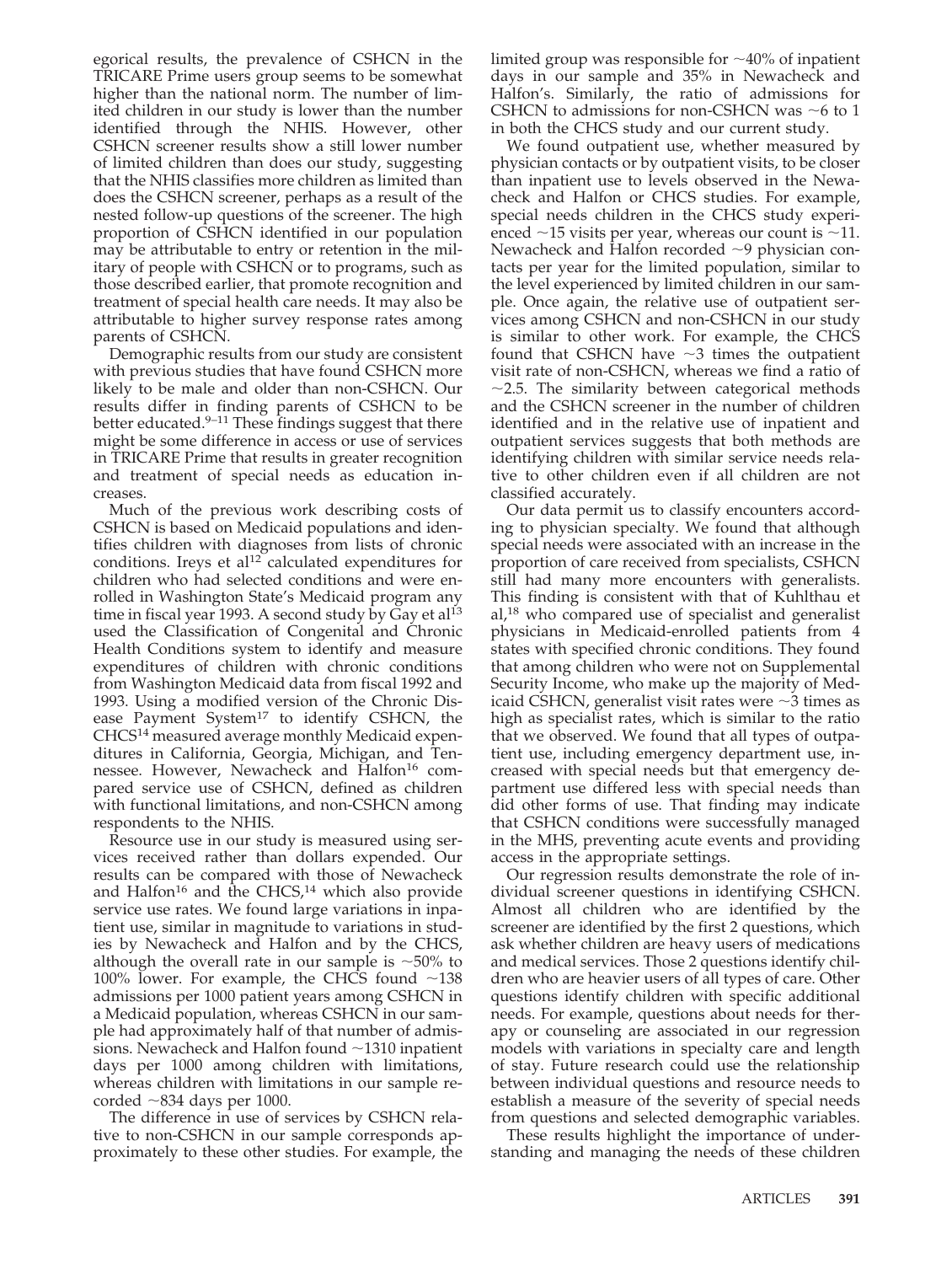for effective and efficient pediatric care in the MHS. As indicated by Fig 1, much of the workload of pediatricians and pediatric subspecialists in the MHS is attributable to CSHCN. Our results also contribute to predicting the impact of proposed changes in military health benefits. For example, recent changes in health benefits have eliminated copayments of active duty dependents for civilian care covered by TRI-CARE Prime. By leading CSHCN families to use TRICARE Prime, this benefit change may increase the number of children in TRICARE Prime who require more intense medical management. By directing CSHCN families to the civilian network, the change may also increase the need for specialists, nonphysicians, and mental health professionals in the supporting network of care.

Our findings regarding service use have limitations associated with all claims data. The information is primarily a billing and payment mechanism, and deficits in claims submission and accuracy could have a negative impact on the accuracy of our findings. We restricted our study population to enrolled users of care to ensure that beneficiaries received the great majority of their medical services through the MHS, but it is possible that some services were obtained outside and are unrecorded in the databases used for this study.

Our results may also be affected by sorting among MHS benefit options. If parents of children with the most severe disabilities choose a different form of coverage, then TRICARE Prime's style of management could lead to fewer children with severe disabilities in the TRICARE Prime population than in the Medicaid or general civilian population. However, the large and comparable proportion of parents who reported CSHCN does not support this concern.

Our data do not permit us to investigate time involved in treatment of CSHCN outside of direct patient care. The additional laboratory and referral reports, treatment plans, and family education entailed by care of these children consume resources not captured in most administrative data sources. Studies with richer provider-level data are needed to establish the additional tasks and the amount of time required in the treatment of CSHCN.

Despite these limitations, our study clearly indicates the magnitude of systemic efforts required to measure, plan for, and meet the health care needs of families with CSHCN. The MHS will require a coordinated effort across the medical departments of all 3 armed services to bring together the staff and resources to ensure that these children get the care that they require when and where they need it. The MHS can use the information in this study to measure more accurately the costs of establishing adequate networks of providers and determine how the CSHCN population can be woven into existing programs of quality assurance, utilization, and case management.

These results also suggest additional research that can be conducted using this and other data sources. By incorporating parents' reports of their experiences in seeking and receiving care and of their

encounters with their health plans' administrative requirements, service and survey data can be used to investigate the extent to which care provided through the health system meets the special needs of its children. Our data can also be used to investigate how parents of CSHCN choose health benefits for their children when they have the option of selecting among several alternatives. Understanding these issues can help both public and private care providers and policy makers to care better for this vulnerable population. This study suggests that CSHCN represent a major opportunity to target improvements in efficiency and enhancement of the quality of health care delivered to children in the United States.

#### **ACKNOWLEDGMENTS**

The opinions or assertions herein are those of the authors and do not necessarily reflect the view of the Department of Defense.

Thanks to Henry Ireys for comments on an earlier draft of this article.

#### **REFERENCES**

- 1. US General Accounting Office. *Defense Health Care: Disability Programs Need Improvement and Face Challenges*. Washington, DC: GAO; October 2001
- 2. American Academy of Pediatrics. The medical home (RE9262). Policy statement. *Pediatrics.* 1992;90:774–775
- 3. Bethell C, Read D, Neff J, et al. Comparison of the children with special health care needs screener to the questionnaire for identifying children with chronic conditions-revised. *Ambul Pediatr.* 2002;2:49–57
- 4. Bethell CD, Read D, Stein RE, Blumberg SJ, Wells N, Newacheck PW. Identifying children with special health care needs: development and evaluation of a short screening instrument. *Ambul Pediatr.* 2002;2:38–48
- 5. Kuhlthau KA, Beal AC, Ferris TG, Perrin JM. Comparing a diagnosis list with a survey method to identify children with chronic conditions in an urban health center. *Ambul Pediatr.* 2002;2:58–62
- 6. Neff JM, Sharp VL, Muldoon J, Graham J, Popalisky J, Gay JC. Identifying and classifying children with chronic conditions using administrative data with the clinical risk group classification system. *Ambul Pediatr.* 2002;2:71–79
- 7. Stein REK, Silver EJ. Comparing different definitions of chronic conditions in a national data set. *Ambul Pediatr.* 2002;2:63–70
- 8. Foundation for Accountability. Children with Special Health Care Needs. Available at: www.fact.org/cahmiweb/chronic/lwihome.htm. Accessed November 19, 2001
- 9. Stein REK, Silver EJ. Operationalizing a conceptually based noncategorical definition: a first look at U.S. children with chronic conditions. *Arch Adolesc Med.* 1999;153:68–74
- 10. Newacheck PW, Strickland B, Shonkoff JP, et al. An epidemiologic profile of children with special health care needs. *Pediatrics.* 1998;102:117–123
- 11. Westbrook LE, Silver EJ, Stein REK. Implications for estimates of disability in children: a comparison of definitional components. *Pediatrics.* 1998;101:1025–1030
- 12. Ireys HT, Anderson GF, Shaffer TJ, Neff JM. Expenditures for care of children with chronic illnesses enrolled in the Washington State Medicaid program, fiscal year 1993. *Pediatrics.* 1997;100:197–204
- 13. Gay JC, Muldoon JH, Neff JM, Wing LJ. Profiling the health needs of populations: description and uses of the NACHRI classification of congenital and chronic health conditions. *Pediatr Ann.* 1997;26:655–663
- 14. Center for Health Care Strategies. *The Faces of Medicaid*. Princeton, NJ: Center for Health Care Strategies; 2000
- 15. Farley DO, Harris KM, Ashwood JS, Dydek GJ, Carleton JB. *The First Year of the Medicare DoD Subvention Demonstration: Evaluation Report for FY 1999*. Santa Monica, CA: Rand; 2000
- 16. Newacheck PW, Taylor WR. Childhood chronic illness: prevalence, severity, and impact. *Am J Public Health.* 1992;82:364–370
- 17. Newacheck PW, Halfon N. Prevalence and impact of disabling chronic conditions in childhood. *Am J Public Health.* 1998;88:610–617
- 18. Kronick R, Gilmer T, Dreyfus T, Lee L. Improving health-based payment for Medicaid recipients: CDPS. *Health Care Financ Rev.* 2000;21:25–36
- 19. Kuhlthau K, Ferris TG, Beal AC, Gortmaker SL, Perrin JM. Who cares for Medicaid-enrolled children with chronic conditions? *Pediatrics.* 2001; 108:906–912